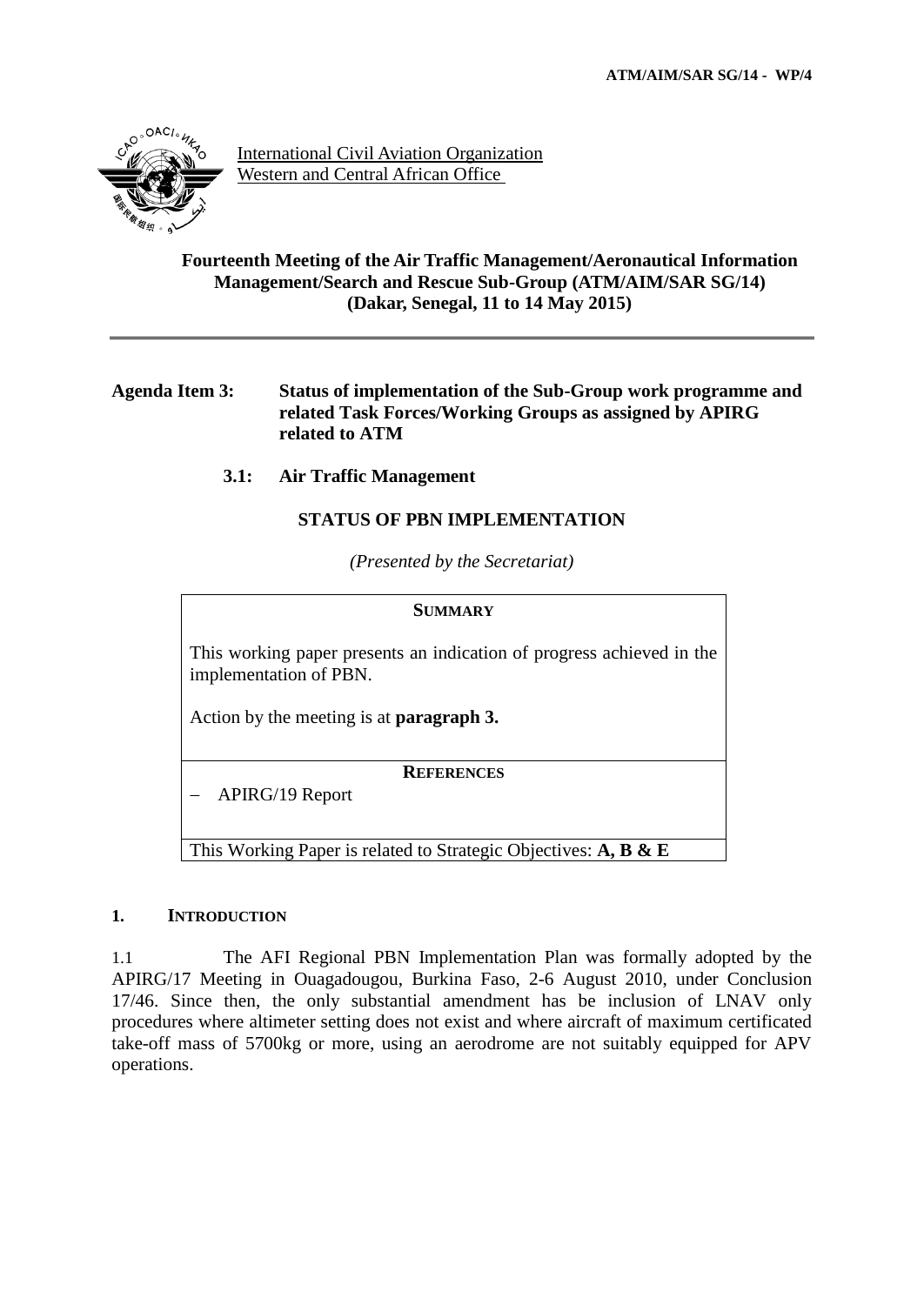1.2 APIRG 17 adopted 10 more Conclusion related to PBN, aimed and facilitating implementation:

| Conclusion 17/46:        | <b>AFI PBN Implementation Regional Plan</b>                                                                       |  |
|--------------------------|-------------------------------------------------------------------------------------------------------------------|--|
| Conclusion 17/47:        | <b>National PBN Implementation Plan</b>                                                                           |  |
| Conclusion 17/48:        | <b>PBN</b> Implementation Tools                                                                                   |  |
| Conclusion 17/51:        | Lowering of RNAV / RNP Routes UM214 and UM215                                                                     |  |
| Conclusion 17/52:        | Dissemination of a Letter Inviting Proposals for<br>Establishment of the AFI Flight Procedures<br>Programme (FPP) |  |
| <b>Conclusion 17/53:</b> | <b>Training in Support of PBN Implementation</b>                                                                  |  |
| Conclusion 17/54:        | <b>PBN</b> Enabling Legislation                                                                                   |  |
| Conclusion 17/55:        | Participation of Representatives of States Involved in<br><b>PBN</b> Approval Process                             |  |
| Conclusion 17/56:        | <b>Funding of the PBN Implementation Program</b>                                                                  |  |

# **2. DISCUSSION**

2.1 As of April 2015, only 18 States, in the AFI ANP, had formulated national PBN implementation plans. Some of the plans, however, still require significant developments to support effective implementation.

| 1) Ethiopia   | Nigeria          | 17) Niger    |
|---------------|------------------|--------------|
| 2) Botswana   | 10) Rwanda       | 18) Tanzania |
| $3)$ DRC      | 11) Senegal      |              |
| 4) Ghana      | 12) Seychelles   |              |
| 5) Kenya      | 13) Cape Verde   |              |
| 6) Madagascar | 14) South Africa |              |
| 7) Mauritius  | $15)$ Togo       |              |
| 8) Namibia    | 16) Uganda       |              |
|               |                  |              |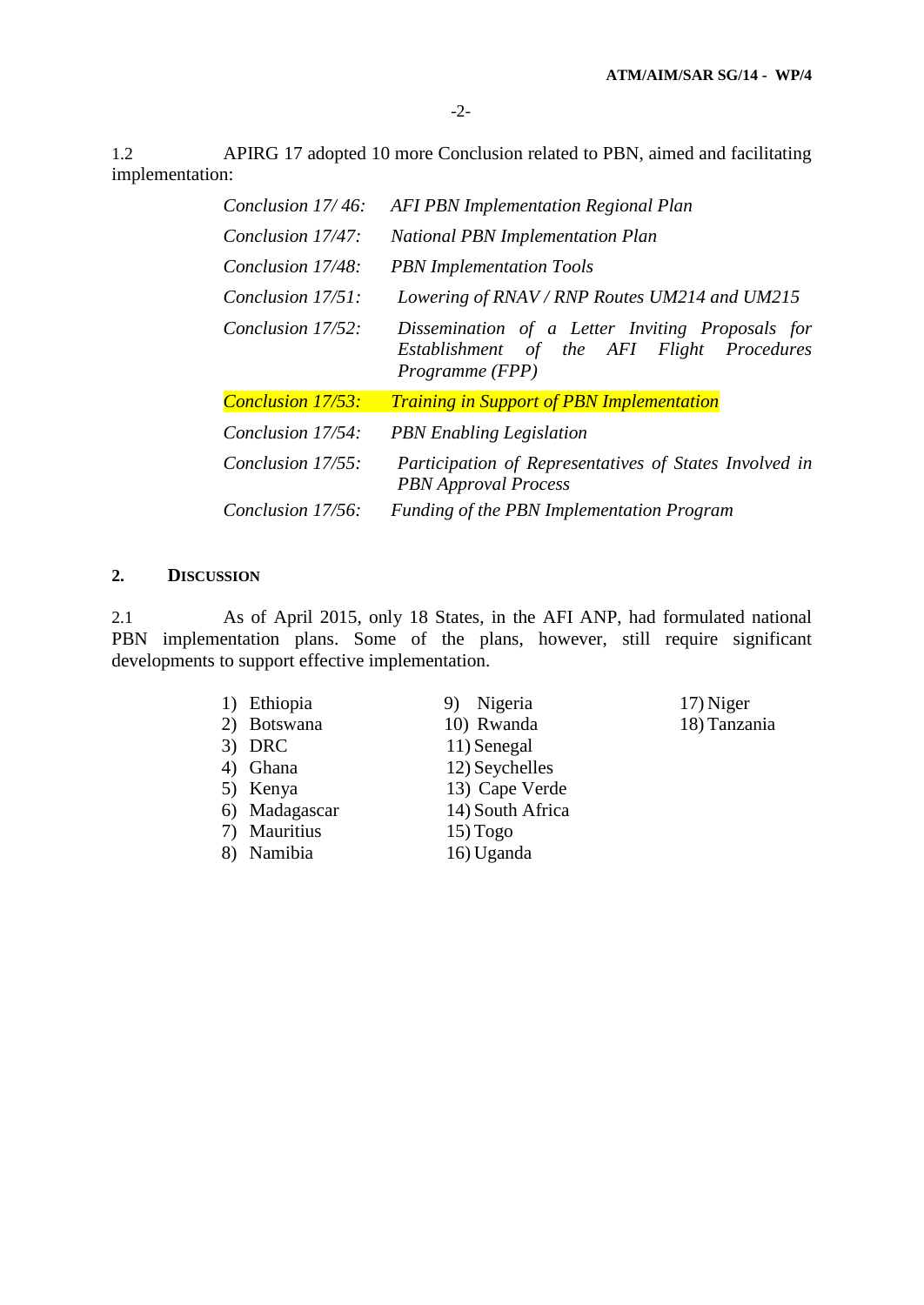

2.2 Challenges faced by States in the implementation of PBN are many and varied. However, in most cases, the overarching challenges are resources and limited civil aviation activity. In order to assist States' implementation efforts, the SP AFI/08 RAN Meeting in Durban, 2008 identified the need for establishment of a Flight Procedure Office, later named Flight Procedure Programme (FPP). Subsequently however, it was decided to gain experience in the concept of FPP by first learning from the APAC FPP.

2.3 In 2013 it was finally concluded within the ICAO Secretariat that an FPP in the AFI Region would be viable. Following consultations with potential role players and other stakeholders and other introductory work, the African FPP (AFPP) was officially launched in May 2014 and opened for business on 2 June 2014. Further detail on AFPP will be provided in separated Working Paper.

2.4 It is expected that the AFPP, together with APIRG, ICAO Regional Offices and Headquarters will provide adequate support to African States to move significantly towards achieving the PBN implementation goals set by the Assembly (A37-11). However, "you may take the horse the horse to water but you can't make him drink." For any supportive efforts to bear fruit, the commitment of States is critically important.

2.5 The meeting will note that  $4<sup>th</sup>$  Edition of the Global Air Navigation Plan (GANP (2013-2028)), while introducing the Aviation System Block Upgrades (ASBU) methodology, also highlighted PBN as "Our Highest Priority."

2.6 In view of the above, the Sub-Group may wish to review and update the AFI Regional PBN Implementation Plan, including proposed amendments as provided in **Appendix 4A** to this working paper. The update should however, taking into consideration the "Highest Priority" status of PBN, not relax or shift the Regional Plan implementation targets, which are based on global goals set by the Assembly. Rather, aim at implementation as soon as possible for any targets that have not been achieved or appear to be too close to achieve.

-3-